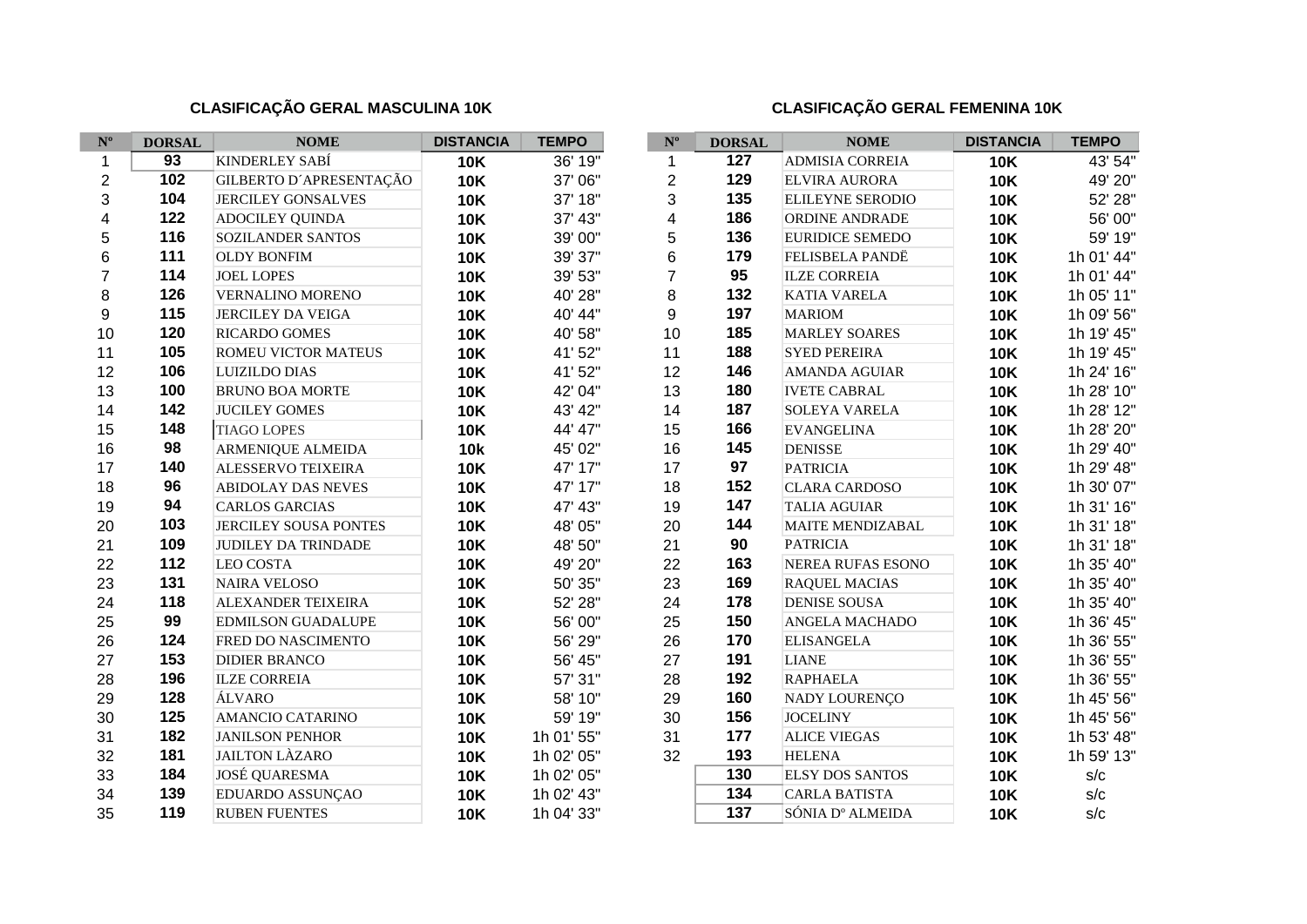| 36 | 195              | <b>BRUNO</b>               | <b>10K</b> | 1h 06' 08" | 128 | ANTONÉSIA ANDRADE     | <b>10K</b> | s/c |
|----|------------------|----------------------------|------------|------------|-----|-----------------------|------------|-----|
| 37 | 149              | <b>CARLA GONCALVES</b>     | <b>10K</b> | 1h 07' 16" | 172 | <b>EMILY CEITA</b>    | <b>10K</b> | s/c |
| 38 | 89               | <b>ABIDOLAY DAS NEVES</b>  | <b>10K</b> | 1h 09' 56" | 173 | <b>BIANCA CEITA</b>   | <b>10K</b> | s/c |
| 39 | 143              | ANTÓNIO AGUIAR             | <b>10K</b> | 1h 11' 29" | 190 | <b>SARA INFANTE</b>   | <b>10K</b> | s/c |
| 40 | 176              | <b>CESALTINO FERNANDEZ</b> | <b>10K</b> | 1h 16' 01" | 198 | <b>DULCE MATAUS</b>   | <b>10K</b> | s/c |
| 41 | 133              | <b>DARLENE ROCHA</b>       | <b>10K</b> | 1h 17' 30" | 148 | <b>VERA GUERREIRO</b> | <b>10K</b> | s/c |
| 42 | 189              | <b>DENITER SILVA</b>       | <b>10K</b> | 1h 19' 45" |     |                       |            |     |
| 43 | 171              | <b>LUIZ ZEITA</b>          | <b>10K</b> | 1h 24' 16" |     |                       |            |     |
| 44 | 164              | RAMÓN RUFAS                | <b>10K</b> | 1h 30' 07" |     |                       |            |     |
| 45 | 168              | EDUARDO RODRIGUEZ          | <b>10K</b> | 1h 30' 41" |     |                       |            |     |
| 46 | 194              | <b>TOMÁS</b>               | <b>10K</b> | 1h 30' 41" |     |                       |            |     |
| 47 | 141              | HENRIQUE SACRAMENTO        | <b>10K</b> | 1h 31' 27" |     |                       |            |     |
| 48 | 161              | ZEWILSON PEREIRA RAMOS     | <b>10K</b> | 1h 34' 48" |     |                       |            |     |
| 49 | 167              | <b>RAMON ANTONIO RUFAS</b> | <b>10K</b> | 1h 37' 16" |     |                       |            |     |
| 50 | 165              | <b>NICOLAS RUFAS</b>       | <b>10K</b> | 1h 37' 16" |     |                       |            |     |
| 51 | 159              | <b>EDGAR</b>               | <b>10K</b> | 1h 45' 56" |     |                       |            |     |
| 52 | 155              | <b>ODAIR</b>               | <b>10K</b> | 1h 46' 07" |     |                       |            |     |
| 53 | 154              | <b>ZENILDA</b>             | <b>10K</b> | 1h 46' 07" |     |                       |            |     |
| 54 | 157              | <b>BONIFACIO</b>           | <b>10K</b> | 1h 53' 48" |     |                       |            |     |
| 55 | 183              | <b>JORGE CORBACHO</b>      | <b>10K</b> | 1h 57' 15" |     |                       |            |     |
|    | 91               | <b>ISAQUEO CARVALHO</b>    | <b>10K</b> | s/c        |     |                       |            |     |
|    | 101              | DIECINILDO ANDREZA         | <b>10K</b> | s/c        |     |                       |            |     |
|    | 107              | KILDERLEY DA TRINDADE      | <b>10K</b> | s/c        |     |                       |            |     |
|    | 108              | <b>INEAS ALMEIDA</b>       | <b>10K</b> | s/c        |     |                       |            |     |
|    | 110              | <b>ADAILTON DE CEITA</b>   | <b>10K</b> | s/c        |     |                       |            |     |
|    | 113              | ROGER CABRAL               | <b>10K</b> | s/c        |     |                       |            |     |
|    | 117              | NATALINO SEMEDO            | <b>10K</b> | s/c        |     |                       |            |     |
|    | 121              | <b>CARLOS RIOA</b>         | <b>10K</b> | s/c        |     |                       |            |     |
|    | 123              | <b>WONDERLEY RODRIGUES</b> | <b>10K</b> | s/c        |     |                       |            |     |
|    | 138              | <b>HELTON SEQUEIRA</b>     | <b>10K</b> | s/c        |     |                       |            |     |
|    | 151              | WASMY MANDINGA             | <b>10K</b> | s/c        |     |                       |            |     |
|    | 158              | <b>FREDSON</b>             | <b>10K</b> | s/c        |     |                       |            |     |
|    | 162              | LUCIANO LIMA GUADALUPE     | <b>10K</b> | s/c        |     |                       |            |     |
|    | 174              | SIMAO CARVAL HO            | <b>10K</b> | s/c        |     |                       |            |     |
|    | $\overline{175}$ | <b>JAIME OLIVEIRA</b>      | <b>10K</b> | s/c        |     |                       |            |     |
|    | 183              | <b>JORGE GARNACHO</b>      | <b>10K</b> | s/c        |     |                       |            |     |
|    | 196              | <b>BENJAMIN</b>            | <b>10K</b> | s/c        |     |                       |            |     |
|    | 194              | <b>KINDERLEY SABÍ</b>      | <b>10K</b> | s/c        |     |                       |            |     |
|    | 195              | <b>CARLOS GARCIAS</b>      | <b>10K</b> | s/c        |     |                       |            |     |
|    |                  |                            |            |            |     |                       |            |     |

| 128 | ANTONÉSIA ANDRADE     | <b>10K</b> | s/c |
|-----|-----------------------|------------|-----|
| 172 | <b>EMILY CEITA</b>    | <b>10K</b> | s/c |
| 173 | <b>BIANCA CEITA</b>   | <b>10K</b> | s/c |
| 190 | <b>SARA INFANTE</b>   | <b>10K</b> | s/c |
| 198 | <b>DULCE MATAUS</b>   | <b>10K</b> | s/c |
| 148 | <b>VERA GUERREIRO</b> | <b>10K</b> | s/c |